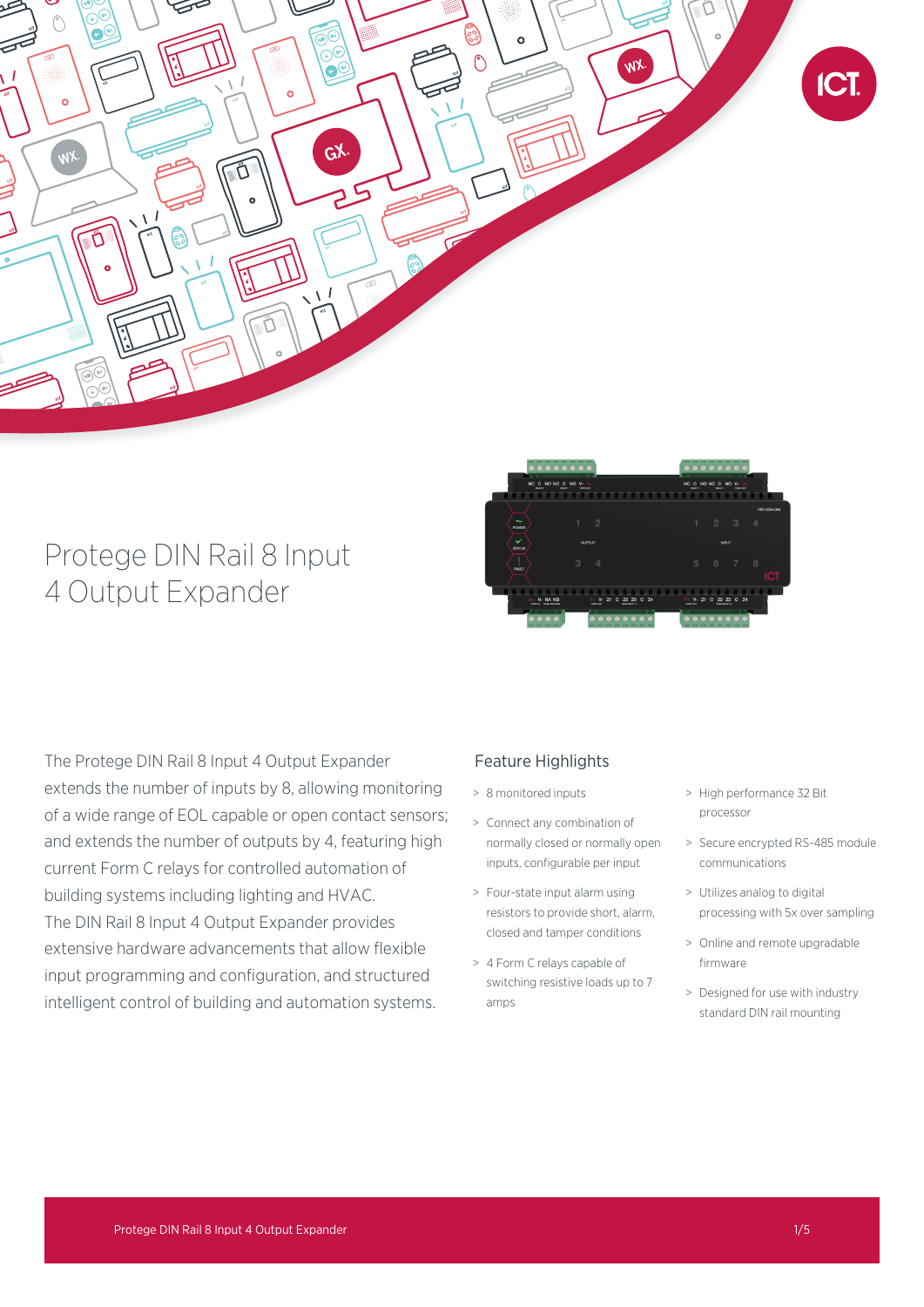## Connectivity and System Expansion

Expanding the Protege system with local inputs and outputs allows convenient, cost-effective expansion with the following additional benefits:

- > 8 inputs can be assigned to any 4 areas in the system, each being processed using different options or features
- > 4 multiple-function outputs available for use in any programmable output configuration
- > Outputs can be configured to automatically turn on or resume their previous state upon restoration of power or communication failure
- > Address configuration of the input expander is achieved using the address programming feature of the Protege system controller

## Power Supply

Device power is supplied from a 12VDC input. Ultra low current requirements ensure cost-effective power distribution.

## **Outputs**

The input/output expander has 4 programmable Form C relay outputs which can be used to activate bell sirens, lighting circuits, door locks, relay accessory products and other automation points.

## Communication

A single RS-485 communication interface port used for all network communication functions and interconnection to other modules.

## LED Indicators

The input/output expander features comprehensive diagnostic indicators that can aid in diagnosing faults and conditions. LED indicators on the input/output expander include:

- > Status indicator
- > Fault indicator
- > Power indicator
- > Output indicators
- > Input indicators

## Upgradable Firmware

Utilizing the latest flash technology and high performance communication mediums, the firmware can be updated via the Protege interface.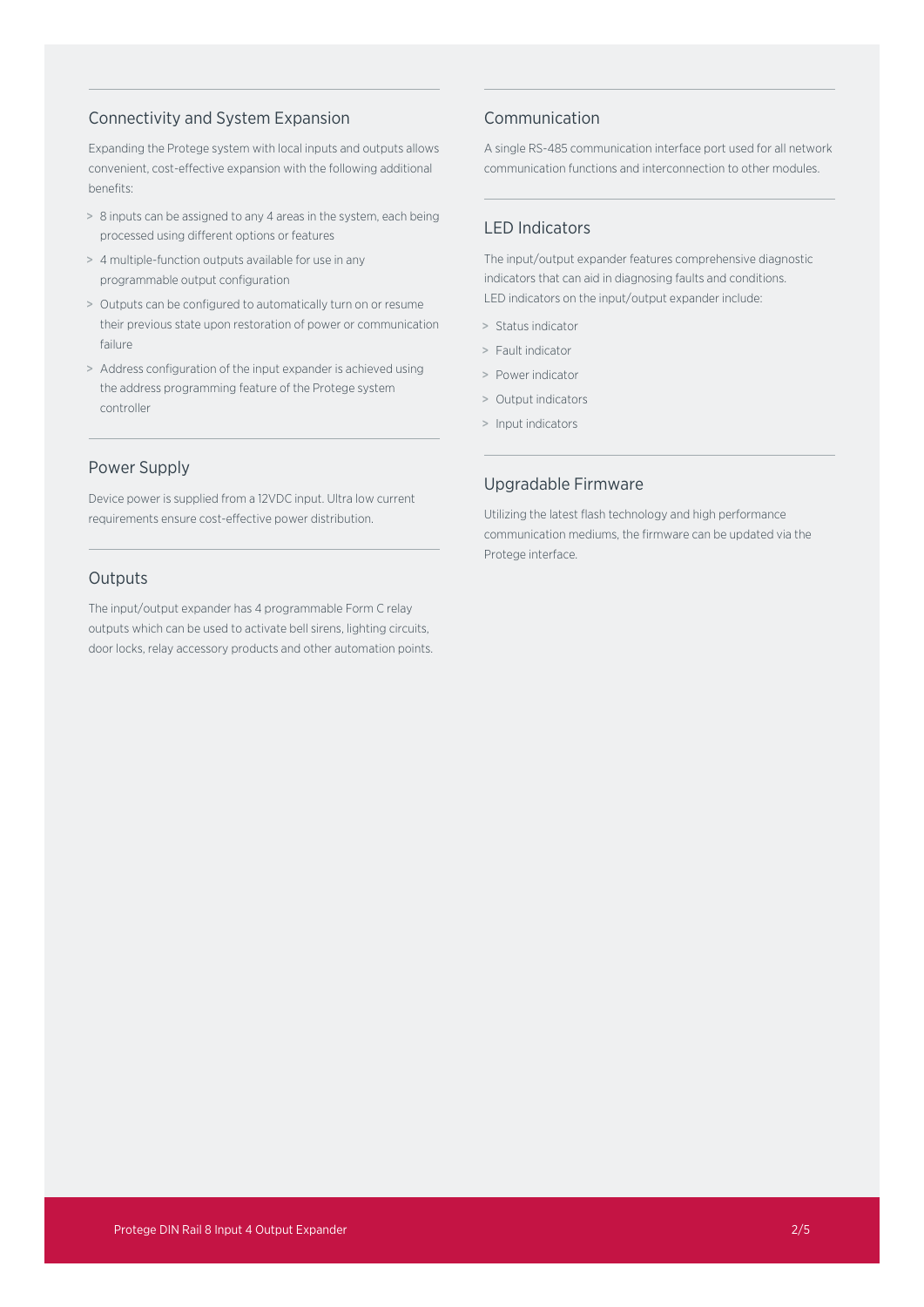# Technical Specifications

| <b>Ordering Information</b>               |                                                                      |
|-------------------------------------------|----------------------------------------------------------------------|
| PRT-IO84-DIN                              | Protege DIN Rail 8 Input 4 Output Expander                           |
| <b>Power Supply</b>                       |                                                                      |
| DC Input Voltage                          | $11-14VDC$                                                           |
| DC Output Voltage<br>(DC IN Pass-Through) | 10.45-13.85VDC 0.7A (Typical) Electronic Shutdown at 1.1A            |
| Operating Current                         | 80mA (Typical)                                                       |
| Total Combined Current*                   | 3.05A (Max)                                                          |
| Low Voltage Cutout                        | 8.7VDC                                                               |
| Low Voltage Restore                       | 10.5VDC                                                              |
| Communication                             |                                                                      |
| <b>RS-485</b>                             | Isolated Module Network                                              |
| <b>Outputs</b>                            |                                                                      |
| Outputs                                   | 4 Form C Relays - 7A N.O./N.C. at 30 VAC/DC resistive/inductive      |
| <b>Inputs</b>                             |                                                                      |
| Inputs                                    | 8 (10ms to 1hr Input Speed Programmable)                             |
| Trouble Inputs                            | 16                                                                   |
| <b>Dimensions</b>                         |                                                                      |
| Dimensions (L x W x H)                    | 156 x 90 x 60mm (6.14 x 3.54 x 2.36")                                |
| Net Weight                                | 310g (10.9oz)                                                        |
| Gross Weight                              | 380g (13.4oz)                                                        |
| <b>Operating Conditions</b>               |                                                                      |
| Operating Temperature                     | -10° to 55°C (14° to 131°F)                                          |
| Storage Temperature                       | $-10^{\circ}$ to 85 $^{\circ}$ C (14 $^{\circ}$ to 185 $^{\circ}$ F) |
| Humidity                                  | 0%-93% non-condensing, indoor use only (relative humidity)           |
| Mean Time Between Failures (MTBF)         | 587,177 hours (calculated using RFD 2000 (UTE C 80-810) Standard)    |

The auxiliary outputs are directly connected via thermal resettable fuses to the N+ N- input terminals, and the maximum current is governed by the trip level of these fuses.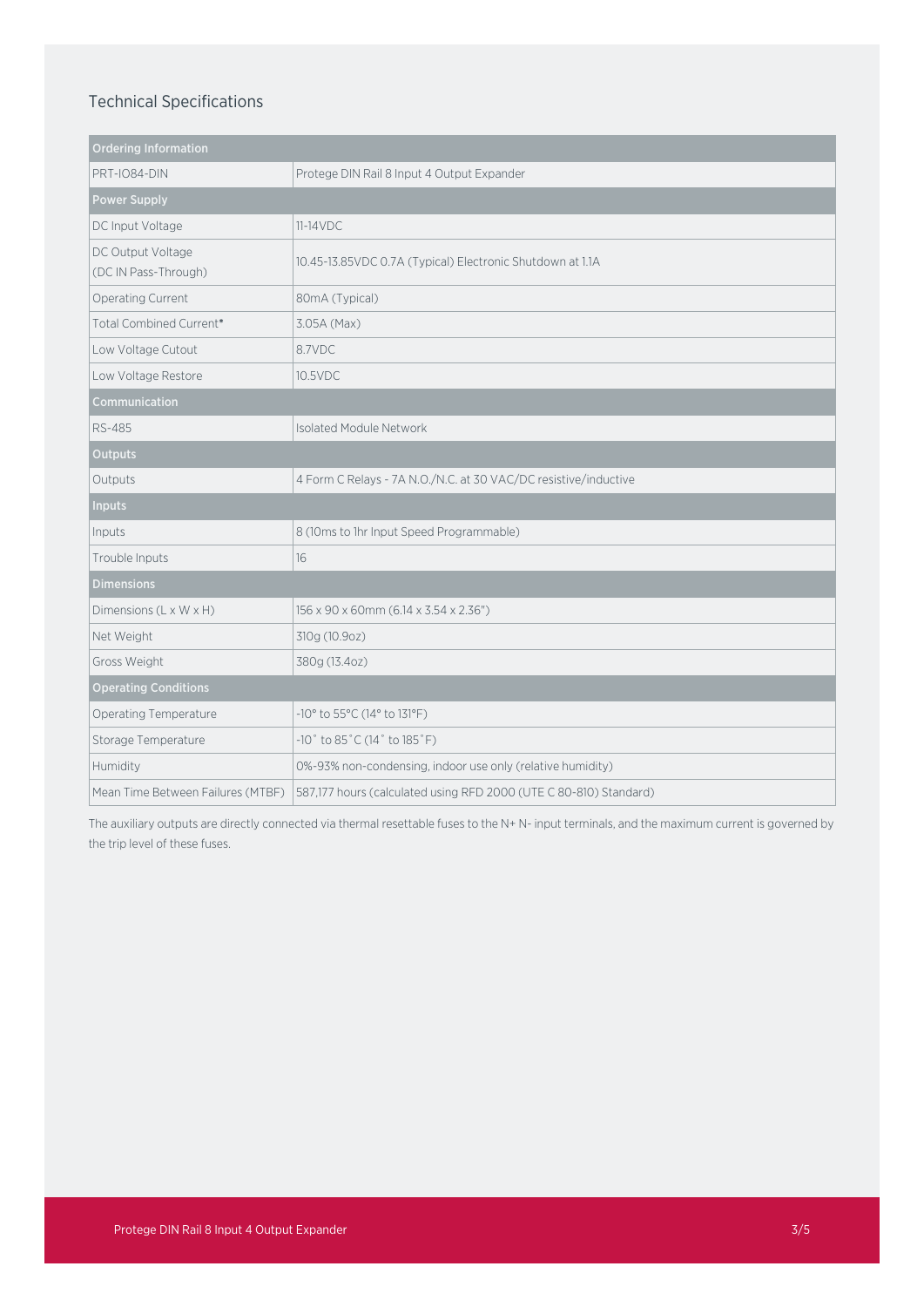## Regulatory Notices

#### RCM (Australian Communications and Media Authority (ACMA))

This equipment carries the RCM label and complies with EMC and radio communications regulations of the Australian Communications and Media Authority (ACMA) governing the Australian and New Zealand (AS/NZS) communities.

### CE – Compliance with European Union (EU)

Conforms where applicable to European Union (EU) Low Voltage Directive (LVD) 2014/35/EU, Electromagnetic Compatibility (EMC) Directive 2014/30/EU, Radio Equipment Directive (RED)2014/53/EU and RoHS Recast (RoHS2) Directive: 2011/65/EU + Amendment Directive (EU) 2015/863.

This equipment complies with the rules of the Official Journal of the European Union, for governing the Self Declaration of the CE Marking for the European Union as specified in the above directives.

Security Grade 4, Environmental Class II, EN 50131-1:2006+A2:2017, EN 50131-3:2009, EN 50131-6:2008+A1:2014, EN 50131-10:2014, EN 50136-1:2012, EN 50136-2:2013, EN 60839-11-1:2013, Power frequency magnetic field immunity tests EN 61000-4-8, Readers Environmental Class: IVA, IK07.

#### UK Conformity Assessment (UKCA) Mark

This equipment carries the UKCA label and complies with all applicable standards.

#### Federal Communications Commission (FCC)

FCC Rules and Regulations CFR 47, Part 15, Class A.

This equipment complies with the limits for a Class A digital device, pursuant to Part 15 of the FCC rules. Operation is subject to the following two conditions: (1) This device may not cause harmful interference; (2) This device must accept any interference received, including interference that may cause undesired operation.

#### Industry Canada

#### ICES-003

This is a Class A digital device that meets all requirements of the Canadian Interference-Causing Equipment Regulations. Cet appareil numérique de la classe A est conforme à la norme NMB-003 du Canada.

#### CAN ICES-3 (A)/NMB-3(A)

> For a full regulatory and approval list please visit the ICT website.